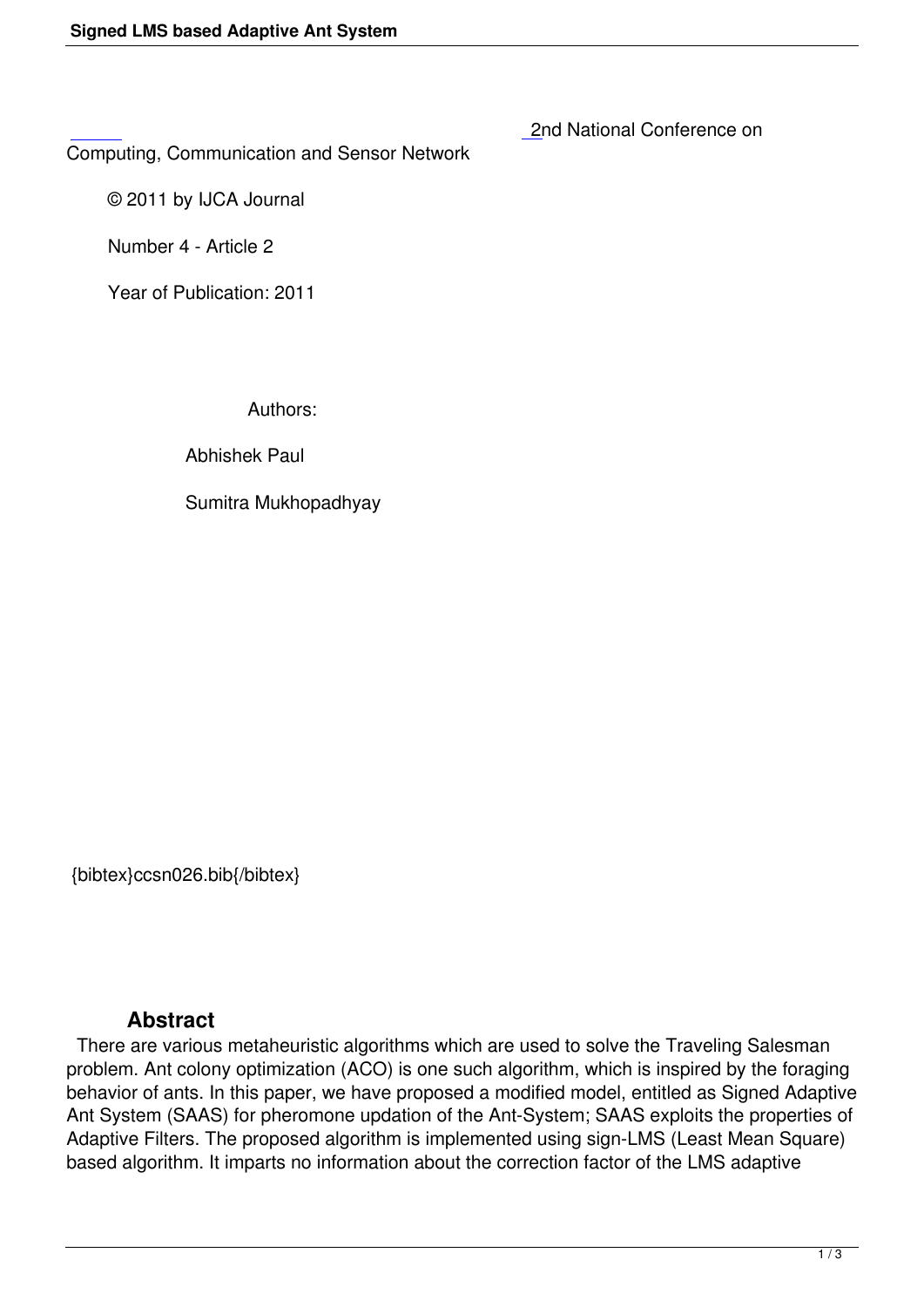algorithm but provides the sign value of each function in the correction factor of the LMS algorithm. SAAS modifies its properties in accordance to the requirement of surrounding domain and for the betterment of its performance in dynamic environment. The proposed algorithm is also easier for hardware implementation. The results of an experimental evaluation, conducted to evaluate the usefulness of the new strategy, are well described. Our algorithm shows effective results as compared to other existing approaches.

# **Reference**

 - D.G. Goldberg, "Genetic Algorithms in Search, Optimization and Machine Learning", Addison- Wesley, Reading, MA, 1989.

 - H.G. Bayer and H.P. Schwefel, "Evolutionary Strategis: A Comprehensive Introduction", Journal of Natural Computing, 2004, pp. 3-52.

J. Kennedy and R.C. Eberhart, " Particle Swarm Optimization", in Proc. IEEE, Int. Conf. On Neural Networks, Piscataway, NJ, 1995, pp. 1942-1948.

M. Dorigo and L.M. Gambardella, "Ant Colony System: A cooperative learning approach to the travelling salesman problem", in IEEE Trans. Evol. Comput., 1997, pp. 53-66.

K M. Dorigo, V. Maniezzo, and A. Colorni, "The ant system: Optimization by a colony of cooperating agents", in IEEE Trans. Syst., Man Cybern. Part B, 1996, pp. 29–41.

A. Paul and S.Mukhopadhyay, "An Adaptive Pheromone Updation of the Ant System using LMS Technique", in Proc. Int. Conf. on Modelling, Optimization and Computing (ICMOC-2010), AIP, 2010, vol. 1298, pp. 498-503.

- S. Haykin, Adaptive Filter Theory, Prentice Hall, 3rd edition, 1996.

- [online] [TSPLIB]:

http://www.iwr.uni-heidelberg.de/groups/comopt/software/TSPLIB95/tsp/.

V. Maniezzo and A. Colorni, " The Ant System applied to the quadratic assignment problem", IEEE Trans. of Data Knowledge Engrg., 1999, vol.11, no. 5, pp. 769-778.

A. Colorni, M. Dorigo, V. Maniezzo, and M. Trubian, "Ant System for job-shop scheduling", JORBEL-Belgian J. Operations Res., Stat. Comput. Sci., 1994, vol. 34, no. 1, pp.39.

 - L.M.Gambardella, E.D.Taillard, andG.Agazzi, "MACS-VRPTW: A multiple ant colony system for vehicle routing problems with time windows," in New Ideas in Optimization, D.Corne et.al.,Eds. McGraw Hill, London, UK, 1999, pp.63–76.

### **Index Terms**

Computer Science **Algorithm**